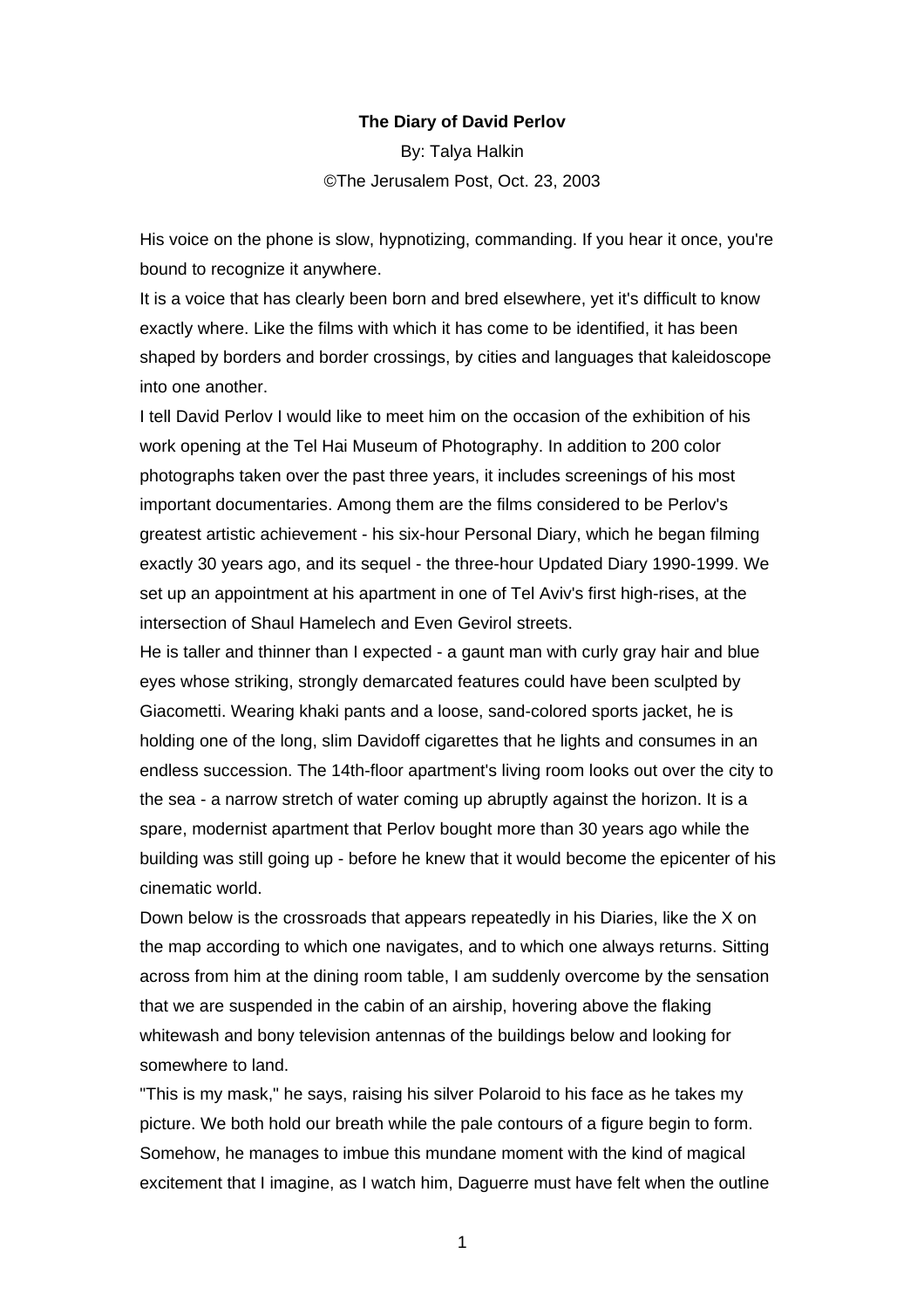of the Parisian Boulevard du Temple appeared out of nowhere on the surface of the first Daguerreotype more than 150 years ago.

Perlov was born in 1930 in Brazil. His wife Mira's family fled there from Poland when she was a young child, and the two met in the Jewish youth movement Dror. At 22, Perlov left to study painting in Paris, but quickly realized that cinema was his true vocation. Six years later, in 1958, he and Mira came to Israel together. Their twin daughters, Yael and Naomi, were born a year later.

Over the following decade, Perlov grew increasingly despairing of the Israeli world of feature films and institutional documentaries, and the limited economic and creative possibilities it offered. In 1973, he decided to make a drastic change. He turned his camera inward, and began filming his own family and the tiniest, most banal details of his everyday life - the apartment, the surrounding streets, visiting friends, his film students at Tel Aviv University. One of them, the critic Uri Klein, would define this moment years later as the beginning of "the most important creation in the history of Israeli cinema."

"I felt like I was leaving the cinema, that I would accumulate this material and that I might or might not edit it one day," he tells me. "Filming the first six chapters of the Diary wasn't easy. I constantly felt like an intruder. I told my wife and daughters that I would show them everything I shot, and they could veto anything they didn't like." Economic constraints forced Perlov to work at a remarkably low ratio of filming to editing - only two or three hours of raw film for every hour of edited material. He managed, he says, because "I know the geographical and human landscapes I move in. I don't wander around waiting for something to happen."

Taken together, the chapters of the Diaries are at once a home movie and an intimate series of personal recollections and reflections interspersed with the recording of current events.

Although the geography of Perlov's films circumscribes only a small chunk of urban space - the immediate vicinity of Kikar Malchei Yisrael (now Kikar Rabin) - it allows him to take the country's political pulse at any given moment by sticking his head out the window to watch the rallies and demonstrations unfolding there. Often, he turns to the television screen as another window on the reality outside.

Perlov bought his first still camera 50 years ago when he arrived in Paris, so that he could practice viewing the world through a frame. In his latest film, My Stills 1952- 2002, which premiered this past July at the Jerusalem Film Festival, he stunningly uses his earliest and most recent photographs to talk about his relationship to cinema and still photography. Like his films, his photographs are structured by his everyday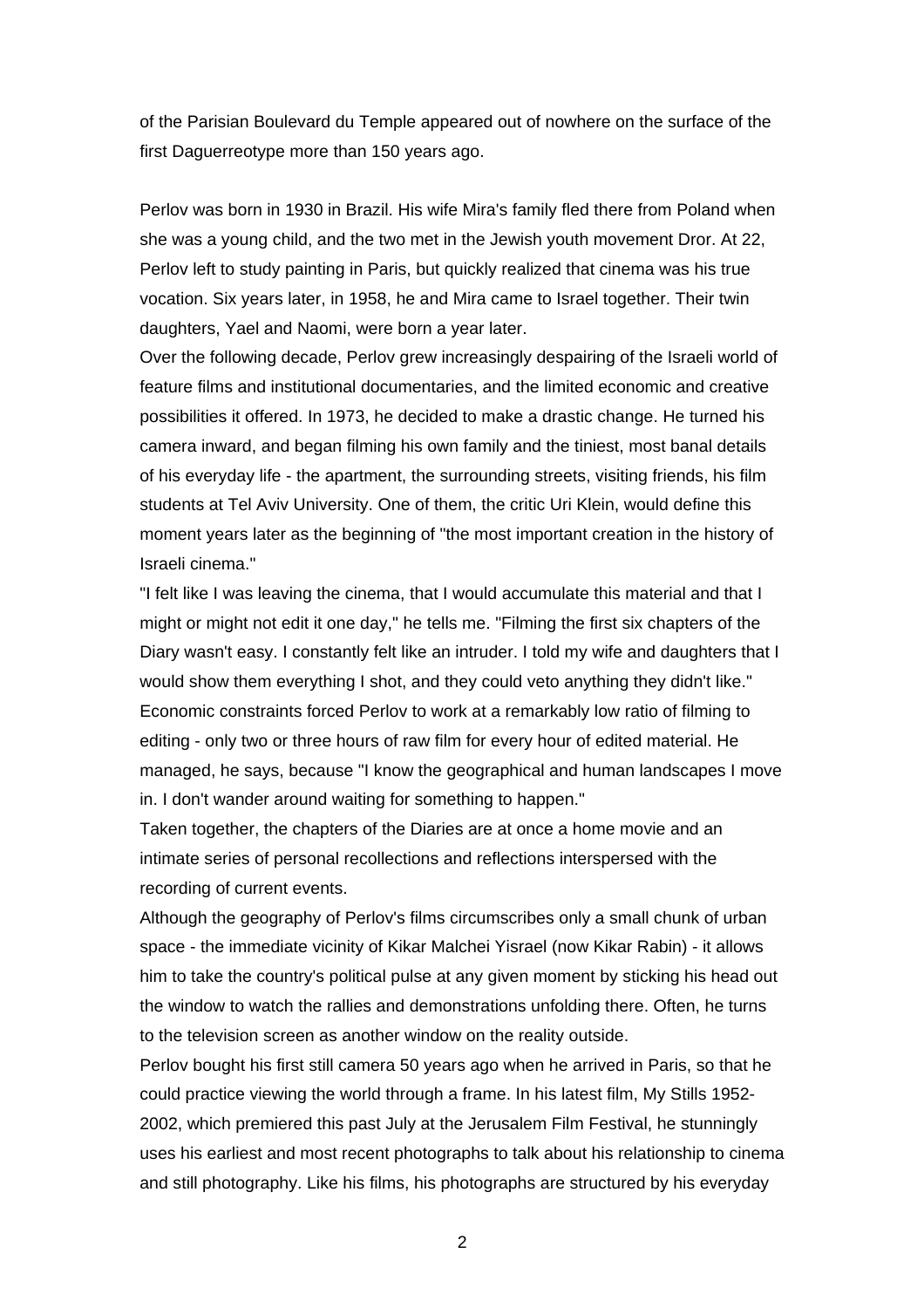routines, and move between Tel Aviv and Paris. Many of the most recent were taken in the London Mini Store arcade below Perlov's home.

*My Stills* revolves around his studio - an airy, well-lit series of rooms located not far from his apartment. They contain thousands of Polaroid images carefully arranged according to subject - "security guards," "street," "self portraits in elevator and stairwell." The rest of the space is taken up by neatly stacked drawings, photographs, paintings, and books; Sartre's Anti Semite and Jew; Saint-Simon's Memoirs; the photographs of Jacques-Henri Lartigues (one of his favorite photographers). He seems more in his element when we meet the following day in his beloved workspace. He shows me reproductions of paintings by Guignard, a mute alcoholic whose naive representations of the Brazilian town of Belo Horizonte (where Perlov grew up) are breathtaking celebrations of raw sensation and emotion. We look together at his sketchbooks, which are filled with improvised portraits and fragments of conversations and stories. They are jotted down in several languages, and he reads them out loud in a deliberate, charmingly pedantic manner.

It is only when we begin looking together through a pile of old photographs, however, that Perlov becomes truly animated.

"Here is my close friend, the poet Nathan Zach, whom I dragged onto my bed one night years ago, after he had too much to drink. And here is a photograph of my friend Irving Semel, who brought a sack of meat conserves to the apartment hotel I was living in on the Rue Bonaparte in 1952."

Perlov's paternal family, which hailed from a Hassidic dynasty in the Ukraine, immigrated to Palestine in the 1850s and settled in Safed. His father, Moses, was born there before the family left for Brazil in the 1920s. His mother's originally Besarabian family also settled there. After they married, his parents moved to Belo Horizonte in Brazil. His father left when Perlov was three, and his mother married a man whose terrible brutality she suffered for many years. When he was 10, Perlov's paternal grandfather rescued him and his younger brother, Aaron, taking them to live with him in Sáo Páulo.

"My grandfather was an incredible person - a wheeler and dealer who spoke Arabic, Yiddish, a little Portuguese. He was a kind of popular despot, but a good despot. My father and I each disappointed him in our own way."

Perlov's handsome father was a silent film actor and a well-known itinerant magician. In an old advertising brochure, he appears dressed in a black tuxedo under the caption "Professor Moysotto, Buyer and Seller of Magic Apparel and Books." His son only met him on rare occasions.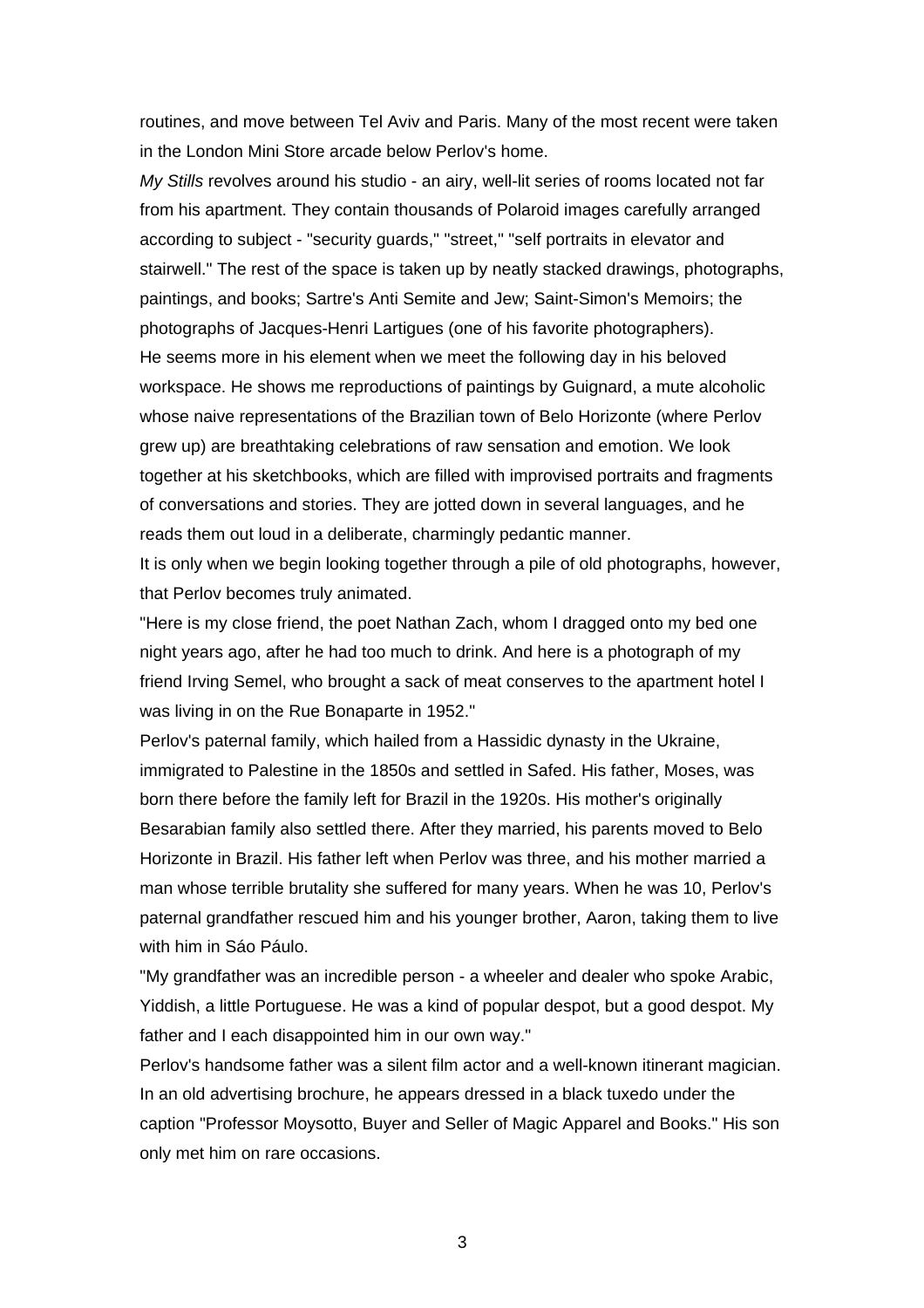"He was a lonely man," Perlov says, his hand tightening into a fist, "who knew only one thing - his art. He always insisted that there is no such thing as real magic - that it was all about dexterity. Our relationship was very difficult. I have always had an aversion to magic."

Perlov's tone of voice - the same tone with which he narrates his films - is intimate and introspective, touchingly pained or angered one moment, joyfully warm the next. I am struck by the inverse connection between his own early family life, which he defines as "infernal," and the rather idealized portrayal of his family life as an adult. For despite the moments of personal and professional difficulty that Perlov relates, his films contain no scenes of discord or tension.

The Diaries can perhaps best be described in terms of movement - inside and outside his home and backwards and forwards in time; a planter on a Tel Aviv street resembles the children's coffins Perlov remembers from Brazil; the face of Dona Guillomard, the Protestant daughter of freed slaves from Bahia who read him the Bible in his childhood, briefly reappears in that immigrant woman on a Paris street; the "Ave Maria" he hears on a Lisbon tram reminds him of the Catholic litanies of his childhood.

"I knew 'Ave Maria' long before I learned yiskadal veyiskadash; I didn't have the appropriate governesses," he explains with a wry smile.

Perlov's film diaries have been praised for weaving together the vicissitudes of private and public life, of personal and collective identity. Yet one can equally point to the paradoxical sense of detachment they communicate. For while his voice is that of an Israeli filmmaker who identifies with, hurts for, and is angered and frustrated by the country he has chosen to make his home, it is simultaneously the voice of an intellectual artist with a dazzlingly rich inventory of associations, who has a difficult time finding his place in Israeli reality. More often than not he prefers to watch it from the security of his perch above the city, which he exchanges only for that of his hotel room in Paris.

Some critics have described Perlov's tone as nostalgic - a definition he does not agree with. Yet there is something elegiac about his imagery: the sense that the act of recording is itself the beginning of oblivion.

Several years ago, I came across a line of graffiti that had been sprayed onto the wall of a tunnel running below Allenby Street near the Carmel market. In sticky yellow letters that ran down the concrete like a melted Popsicle, it read: "Albertine Is Gone." There was something fabulous in the poetic pathos born of the contrast between the dingy underground passage and the title, referring to the disappearance of the